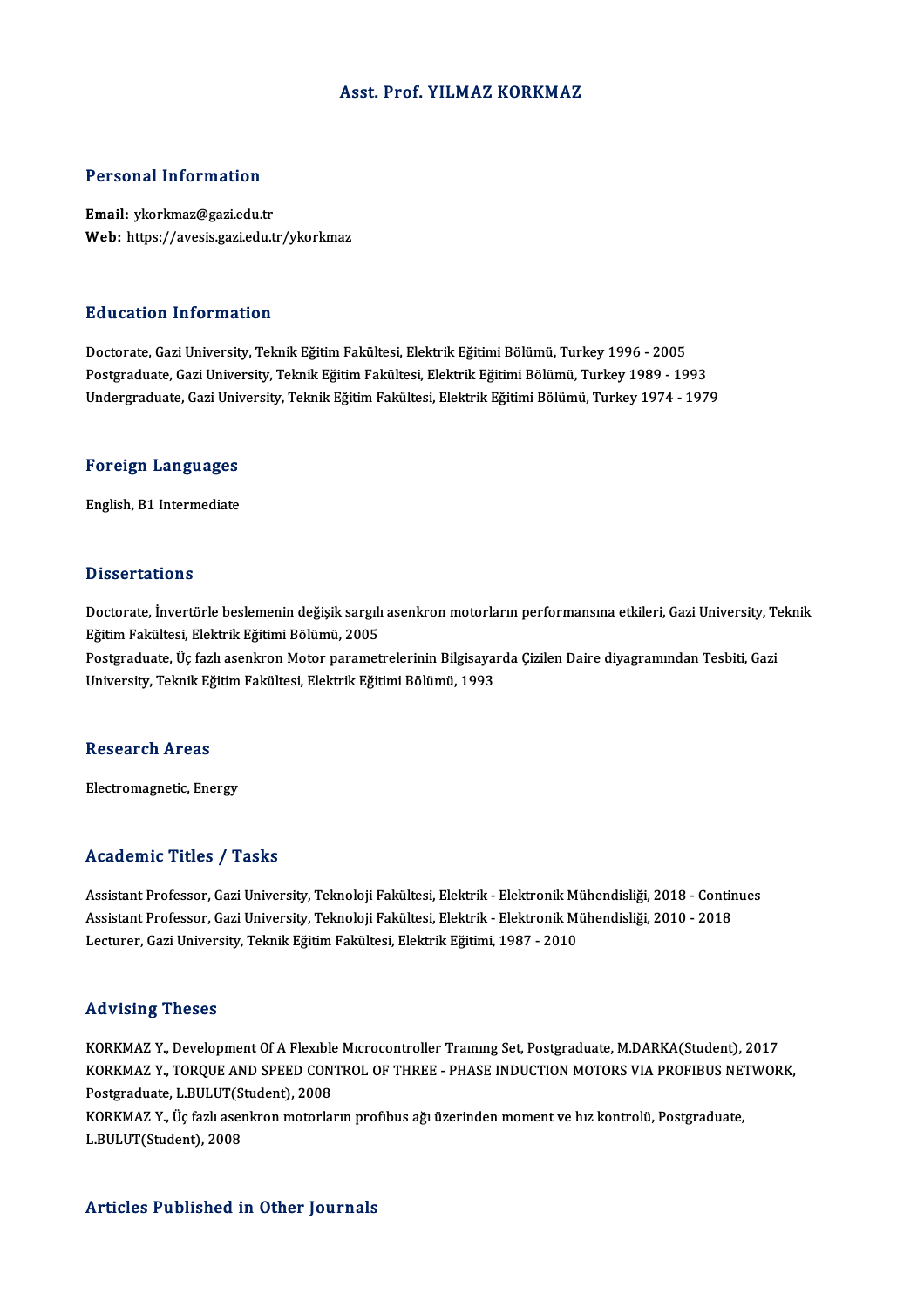- I. Controlling of a 3 Phased Asynchronous Motor over Profibus Network<br>VILMAZ G KORKMAZ V SÖNMEZ V PHLITT LISIK M F Controlling of a 3 Phased Asynchronous Motor ov<br>YILMAZ C., KORKMAZ Y., SÖNMEZ Y., BULUT L., IŞIK M. F.<br>International Journal of Flectronics and Electrical Engine YILMAZ C., KORKMAZ Y., SÖNMEZ Y., BULUT L., IŞIK M. F.<br>International Journal of Electronics and Electrical Engineering, 2016 (Refereed Journals of Other Institutions) YILMAZ C., KORKMAZ Y., SÖNMEZ Y., BULUT L., IŞIK M. F.<br>International Journal of Electronics and Electrical Engineering, 2016 (Refereed<br>II. A Adaptive Bandwitdh Approach On DTC Controlled Induction Motor<br>VORKMAZ V. TORALOČL International Journal of Electronics and<br>A Adaptive Bandwitdh Approach Or<br>KORKMAZ Y., TOPALOĞLU İ., MAMUR H.<br>International Journal of Instrumentation A Adaptive Bandwitdh Approach On DTC Controlled Induction Motor<br>KORKMAZ Y., TOPALOĞLU İ., MAMUR H.<br>International Journal of Instrumentation and Control Systems (IJICS, vol.5, pp.1-9, 2015 (Refereed Journals of<br>Other Instit KORKMAZ Y., TOPA<br>International Journ<br>Other Institutions)<br>Comparing of Sw International Journal of Instrumentation and Control Systems (IJICS, vol.5, pp.1-9, 2015)<br>Other Institutions)<br>III. Comparing of Switching frequency on Vector Controlled Asynchronous Motor<br>KORKMAZ V. KORKMAZ E. TORALOČIJI J Other Institutions)<br>Comparing of Switching frequency on Vector Co<br>KORKMAZ Y., KORKMAZ F., TOPALOĞLU İ., MAMUR H.<br>International Journal of Instrumentation and Control Comparing of Switching frequency on Vector Controlled Asynchronous Motor<br>KORKMAZ Y., KORKMAZ F., TOPALOĞLU İ., MAMUR H.<br>International Journal of Instrumentation and Control Systems (IJICS), vol.3, pp.19-27, 2014 (Refereed KORKMAZ Y., KORK<br>International Journ<br>Other Institutions)<br>Stateor Flux Onti International Journal of Instrumentation and Control Systems (IJICS), vol.3, pp.<br>Other Institutions)<br>IV. Stataor Flux Optimization on Direct Torque Control With Fuzzy Logic<br>KORKMAZE CAKIRM E. KORKMAZ Y. TORALOĞLU İ Other Institutions)<br>IV. Stataor Flux Optimization on Direct Torque Control With Fuzzy Logic<br>KORKMAZ F., ÇAKIR M. F., KORKMAZ Y., TOPALOĞLU İ. Stataor Flux Optimization on Direct Torque Control With Fuzzy Logic<br>KORKMAZ F., ÇAKIR M. F. , KORKMAZ Y., TOPALOĞLU İ.<br>International Journel of Instrumentation and Control Systems, vol.2, no.4, pp.565-572, 2012 (Refereed J KORKMAZ F., ÇAKII<br>International Journ<br>Other Institutions)<br>Aconknon Motoru International Journel of Instrumentation and Control Systems, vol.2, no.4, pp.565-572, 2012 (Refereed Journals of<br>Other Institutions)<br>V. Asenkron Motorun Yapay Sinir Ağı Tabanlı Doğrudan Moment Denetimi ile Denetiminin Sim Other Institutions)<br>V. Asenkron Motorun Yapay Sinir Ağı Tabanlı Doğrudan Moment Denetimi ile Denetiminin Simülasyonu<br>KORKMAZ F., KORKMAZ Y. Asenkron Motorun Yapay Sinir Ağı Tabanlı Doğrudan Moment Denetimi ile Denetiminin Simülasyonu<br>KORKMAZ F., KORKMAZ Y.<br>Fırat Üniversitesi Mühendislik Bilimleri dergisi, vol.24, no.2, pp.193-202, 2012 (Other Refereed National KORKMAZ F., KORKMAZ Y.<br>Fırat Üniversitesi Mühendislik Bilimleri dergisi, vol.24, no.2, pp.193-202, 2012 (Other Refereed National Journal<br>VI. Doğrudan Moment Denetimi ile Denetlenen Asenkron Motor ve Sabit Mıknatıslı Senkro Fırat Üniversitesi Mühendislik Bilimleri d<br>Doğrudan Moment Denetimi ile Den<br>Performanslarının Karşılaştırılması<br>KORKMAZ E. KORKMAZ V VI. Doğrudan Moment Denetimi ile Denetlenen Asenkron Motor ve Sabit Mıknatıslı Senkron Motorun<br>Performanslarının Karşılaştırılması<br>KORKMAZ F., KORKMAZ Y. poiteknik, vol.4, no.11, pp.293-298, 2011 (Other Refereed National Journals) KORKMAZ F., KORKMAZ Y.<br>poiteknik, vol.4, no.11, pp.293-298, 2011 (Other Refereed National Journals)<br>VII. Asenkron Motorun Bulanık Mantık Anahtarlama ileDoğrudan Moment Denetimi<br>KORKMAZ E. KORKMAZ V poiteknik, vol.4, no.11, pp.2<br>Asenkron Motorun Bula<br>KORKMAZ F., KORKMAZ Y.<br>C.Ü. Telmik Fğitim Fokültes Asenkron Motorun Bulanık Mantık Anahtarlama ileDoğrudan Moment Denetimi<br>KORKMAZ F., KORKMAZ Y.<br>G.Ü. Teknik Eğitim Fakültesi Politeknik Dergisi, vol.4, no.14, pp.281-287, 2011 (Other Refereed National Journals)<br>PWM İnvertör KORKMAZ F., KORKMAZ Y.<br>G.Ü. Teknik Eğitim Fakültesi Politeknik Dergisi, vol.4, no.14, pp.281-287, 2011 (Other Refereed National Journals)<br>VIII. PWM İnvertörden Beslenen Asenkron MotorlarınStator Sargı Yapısının Motor P G.Ü. Teknik E.<br>PWM İnvert<br>KORKMAZ Y.<br>G.Ü. Teknik E. PWM İnvertörden Beslenen Asenkron MotorlarınStator Sargı Yapısının Motor Performansına Etkileı<br>KORKMAZ Y.<br>G.Ü. Teknik Eğitim Fakültesi Politeknik Dergisi, vol.11, no.2, pp.123-128, 2008 (Other Refereed National Journals)<br>S KORKMAZ Y.<br>IX. Ö.Ü. Teknik Eğitim Fakültesi Politeknik Dergisi, vol.11, no.2, pp.123-128, 2008 (Other Refereed National J<br>IX. Ösebekeden Beslenen Üç Fazlı Asenkron Motor Sargı Yapısının Motor Performansına Etkileri<br>Ceslun G.Ü. Teknik Eğitim Fakü<br>Şebekeden Beslenen<br>Coşkun İ., KORKMAZ Y.<br>Ceri Üniversitesi Mühal Şebekeden Beslenen Üç Fazlı Asenkron Motor Sargı Yapısının Motor Performansına Etkileri<br>Coşkun İ., KORKMAZ Y.<br>Gazi Üniversitesi Mühendislik ve mimarlık Fakültesi Dergisi, vol.22, no.4, pp.927-932, 2007 (Other Refereed<br>Nati Coşkun İ., KORKMAZ Y.<br>Gazi Üniversitesi Mühendislik ve mimarlık Fakültesi Dergisi, vol.22, no.4, pp.927-932, 2007 (Other Refereed<br>National Journals) Gazi Üniversitesi Mühendislik ve mimarlık Fakültesi Dergisi, vol.22, no.4, pp.927-932, 2007 (Oth<br>National Journals)<br>X. Elektrikli Cihazlar ve Güvenlik Sistemlerinin Cep Telefonu ile Uzaktan Denetlenmesi<br>KORKMAZ V. KORKMAZ National Journals)<br>Elektrikli Cihazlar ve Gü<br>KORKMAZ Y., KORKMAZ F.<br>C.Ü. Politelmik Dorgisi vel. Elektrikli Cihazlar ve Güvenlik Sistemlerinin Cep Telefonu ile Uzaktan Den<br>KORKMAZ Y., KORKMAZ F.<br>G.Ü. Politeknik Dergisi, vol.10, no.1, pp.15, 2007 (Other Refereed National Journals)<br>Üe Ferli Asenkran Meterun Deire Diveğr KORKMAZ Y., KORKMAZ F.<br>G.Ü. Politeknik Dergisi, vol.10, no.1, pp.15, 2007 (Other Refereed National Journals)<br>XI. Üç Fazlı Asenkron Motorun Daire Diyağramının Bilgisayarda Çizimi ve Motor Parametrelerinin Elde<br>Edilmesi G.Ü. Politeknik Dergisi, vol.10, no.1, pp.15, 2007 (Other Refereed National Journals) COŞKUNİ.,KORKMAZ Y. G.Ü.Teknik Eğitim fakültes. Politeknik Dergisi, vol.4, pp.45-56, 1993 (National Non-Refereed Journal) Refereed Congress / Symposium Publications in Proceedings
	- I. Using the remote control of electrical machines in industrial automation networks YILMAZ C., KORKMAZ Y., SÖNMEZ Y., BULUT L., IŞIK M. F. 2015 2nd international conference onelectricaland electronics engineering,28 -29April2015 YILMAZ C., KORKMAZ Y., SÖNMEZ Y., BULUT L., IŞIK M. F.<br>2015 2nd international conference on electrical and electronics engineering, 28 - 29 April 2015<br>II. Torque Ripples Minimization on DTC Controlled Induction Motor w
	- KORKMAZ F., KORKMAZ Y., TOPALOĞLU İ., MAMUR H. Torque Ripples Minimization on DTC Controlled Induction Motor with Adaptive B<br>KORKMAZ F., KORKMAZ Y., TOPALOĞLU İ., MAMUR H.<br>Computer Science & Information Technology ( CS & IT ), 24 - 26 April 2015, vol.5, pp.41-48<br>Invest Computer Science & Information Technology (CS & IT), 24 - 26 April 2015, vol.5, pp.41-48
- III. Investigation on Switching Behaviours of Vector Controlled Induction Motor<br>KORKMAZ Y., TOPALOĞLU İ., MAMUR H., KORKMAZ F.